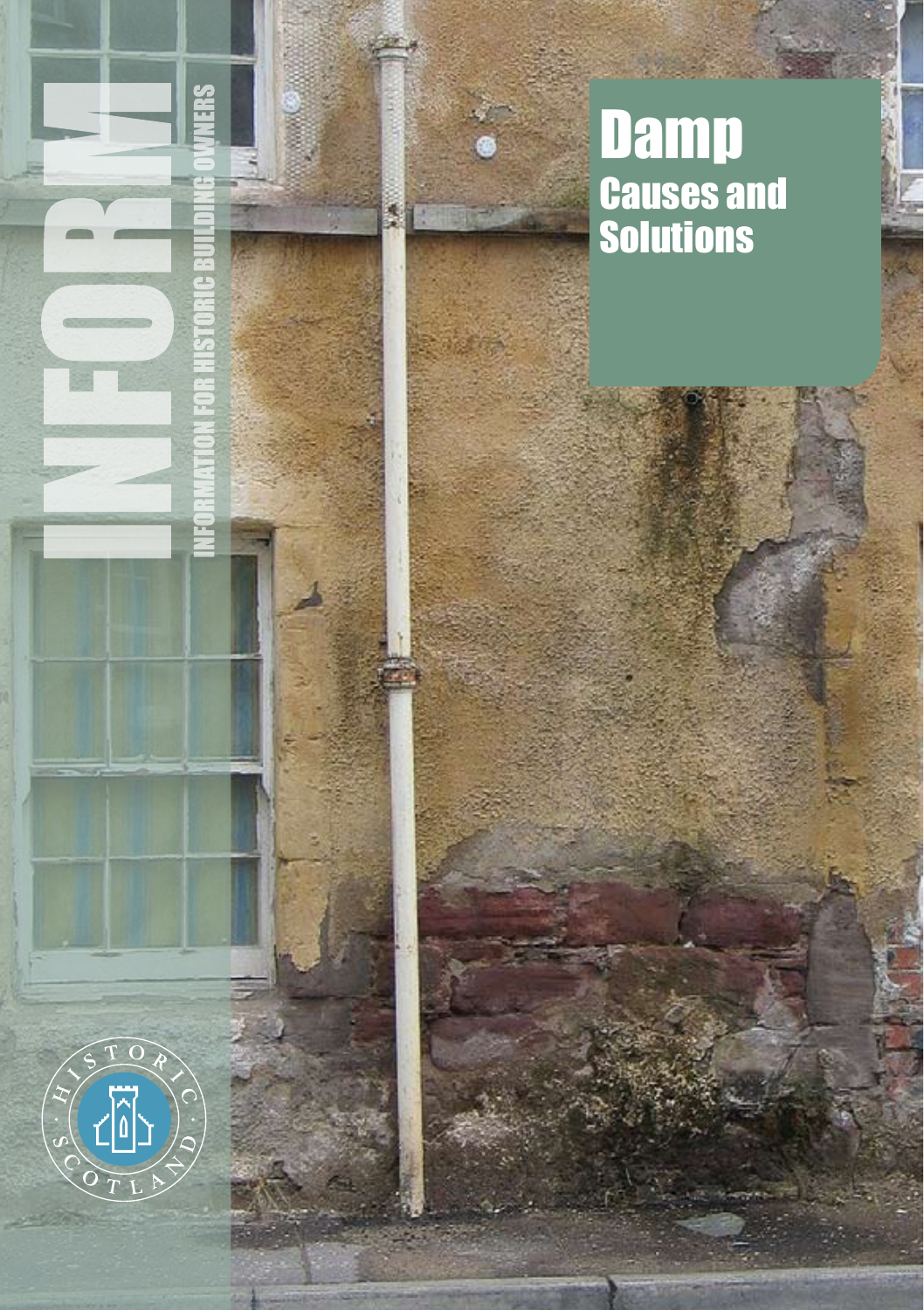**The subject of damp in buildings invites much comment and speculation. The issue is often misunderstood and proposed solutions are often expensive, damaging, and usually affect the continued performance of your property. Traditionally constructed buildings, (normally those built before 1919) can be prone to damp problems if not properly maintained. Frequently this can also be attributed to later changes and modifications.** 

**Understanding how a building is constructed is key to dealing with various forms of decay resulting from excessive moisture levels, or "damp", as it is commonly referred to. Unlike modern construction methods which rely on impervious barriers to protect against moisture, a traditionally built structure needs to breathe to accommodate moisture. It relies on the free, unrestricted, movement and dispersal of moisture through its materials to perform effectively. The presence of surface staining, mould and/or stale air, usually indicates that a problem has interrupted this process and the cause requires attention.** 

**By describing the common causes of damp, and identifying the simple points to look for, this INFORM seeks to illustrate the best approach to help remedy the problems.** 

#### Common causes

Most damp problems arise through the failure of materials, the building's detailing or inappropriate interventions where work has been carried out with the wrong material. If a new problem emerges there will be a need to carefully consider any work that might have been recently carried out which could have initiated . Many problems, however, go unnoticed for some time.

## Lack of maintenance

Serious problems can be prevented from getting worse by the early detection of water ingress, and by carrying out appropriate regular maintenance in the following main areas:

#### **Roof**

Where regular inspection of roofs is not carried out, a small leak from a dislodged slate, tile or lead flashing, or cracked gutter, can remain undetected for some time. This can lead to an increasing build up of moisture in walls, timber and plaster. Unless the problem is particularly acute this will rarely escalate into creating actual drips, but it will create excellent conditions for rot to flourish leading to progressive decay of structural timber and decorative finishes.

#### **Rainwater goods**

The correct functioning of all forms of rainwater goods is vital. Failure in any single element can allow large volumes of water to pour into walls, spreading outwards as it filters down through the structure. Such a failure is most visible during or just after rain, where soaked sections of the wall are most easily seen. Even small leaks can drain behind wall face renders and be drawn into the core of the wall. From these "flooding" incidents the porous nature of traditional walls means that they can quickly become saturated, and transport the penetrating moisture some distance from the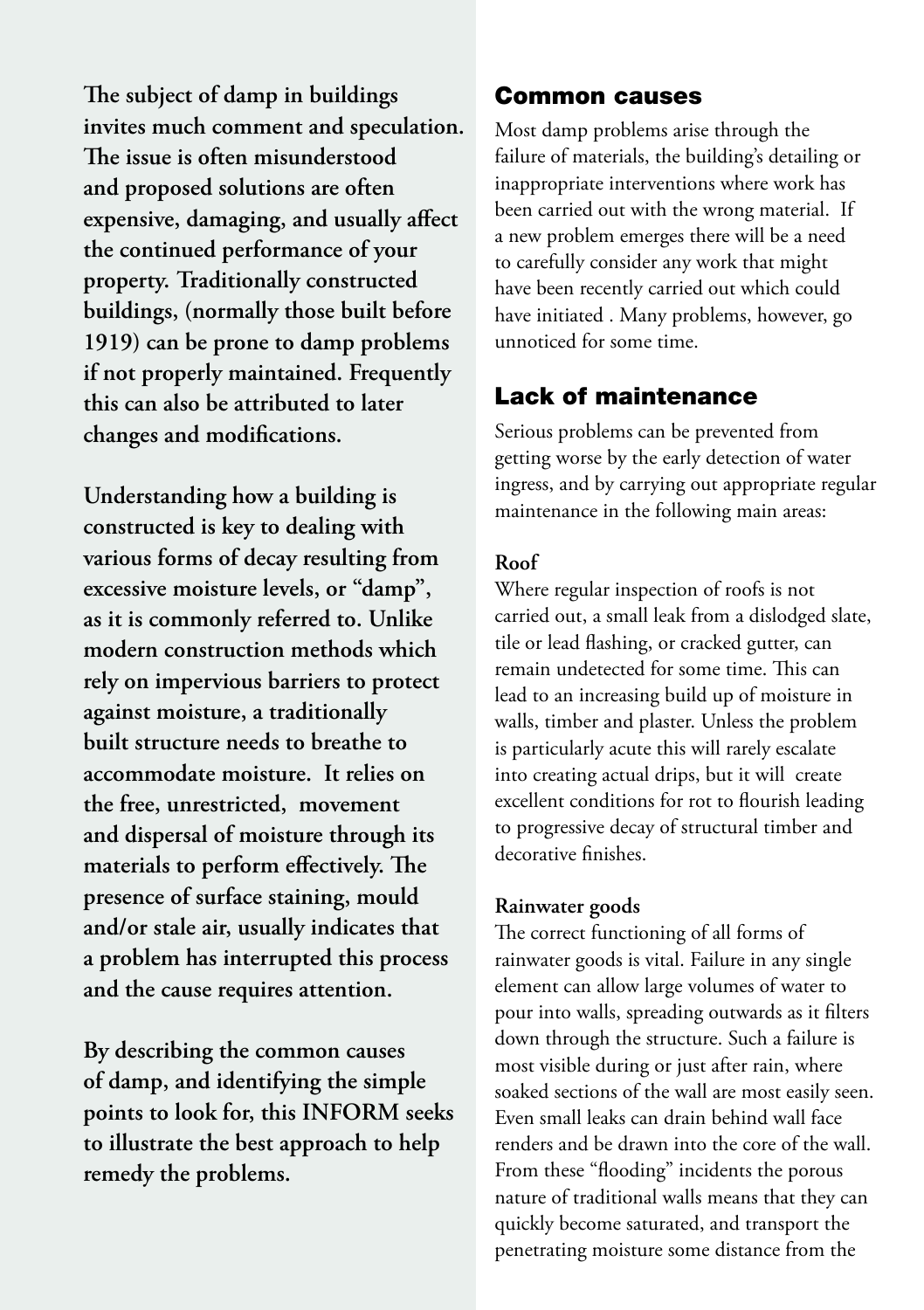

*Blocked downpipes causing staining and failure of render*



*A leaking gutter saturating a wall*

source. As with roof problems, where timber comes into direct contact with the saturated stonework, this creates ideal conditions for damaging wet and dry rot to flourish. The conditions can also encourage insect and beetle attack.

# Inappropriate materials and repairs

When repairs are carried out care should always be taken to use appropriate traditional building materials as modern alternatives are not always suitable. Their inappropriate use often has an adverse effect by inhibiting moisture movement and dispersal.

Poor quality work can also create or contribute to damp problems. Water penetration through walls and chimneys can occur as a result of poor re-pointing, or through inadequately installed lead coverings at roof junctions, especially on exposed elevations.

The situation is often made worse by the use of non-porous surface coatings such as cement render and masonry paint. Here, moisture can be absorbed through fine cracks in the coating, but cannot then evaporate back out through the waterproof surface and is held within the wall as a result. Aside from creating possible structural issues problems and inappropriate internal conditions, the large scale saturation of walls leads to reduced thermal performance and consequential effects on heating bills.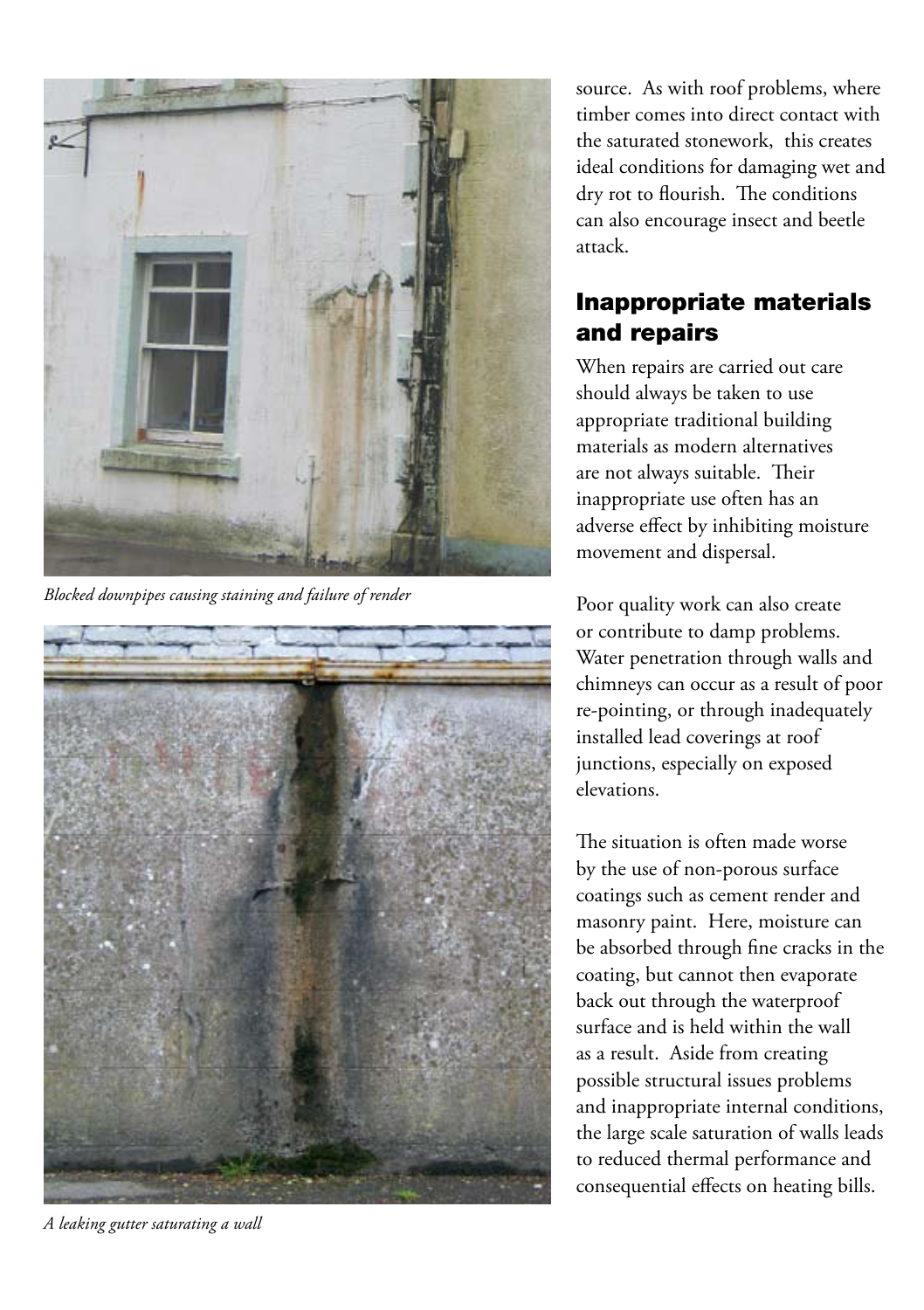

*A masonry wall saturated from leaking element above.*

### Moisture build up

Related to dampness emerges within a building, staining is likely to appear on plastered internal walls. This is an indication that the masonry and mortar in the wall will be completely saturated and that it is acting as a wick; drawing more moisture through the wall or directly from the ground. Ground moisture can also build up due to a leak or blockage in underground pipework, problems with surface drainage, or due to a high external ground level around the property.

As a result damage to interior finishes can develop progressively. Dissolved salts, resulting from the rising damp process can appear on internal plaster surfaces. The deposited salts absorb further water from the air. As a result, most applied nonbreathing paint surfaces will blister and flake. The underlying plaster will also become friable.

### Poor ventilation

The current need for greater thermal comfort, while minimising energy consumption, has led to an increase in the application of different forms of insulation. In addition to installing sealed windows, this is often linked to closing off traditional ventilation grilles and restricting airflow within the structure, resulting in stagnant humid air building up within enclosed spaces. Blocked chimneys, enclosed underfloor voids and airspaces behind skirtings and panelling all contribute to the lack of proper ventilation. This creates a range of conditions suitable for a number of decay mechanisms to set in. Woodbeetle infestation, dry rot and wet rot outbreaks can all occur as a result of the increased moisture levels. Aside from the potential damage to a structure, poor ventilation can have an adverse or even serious effect on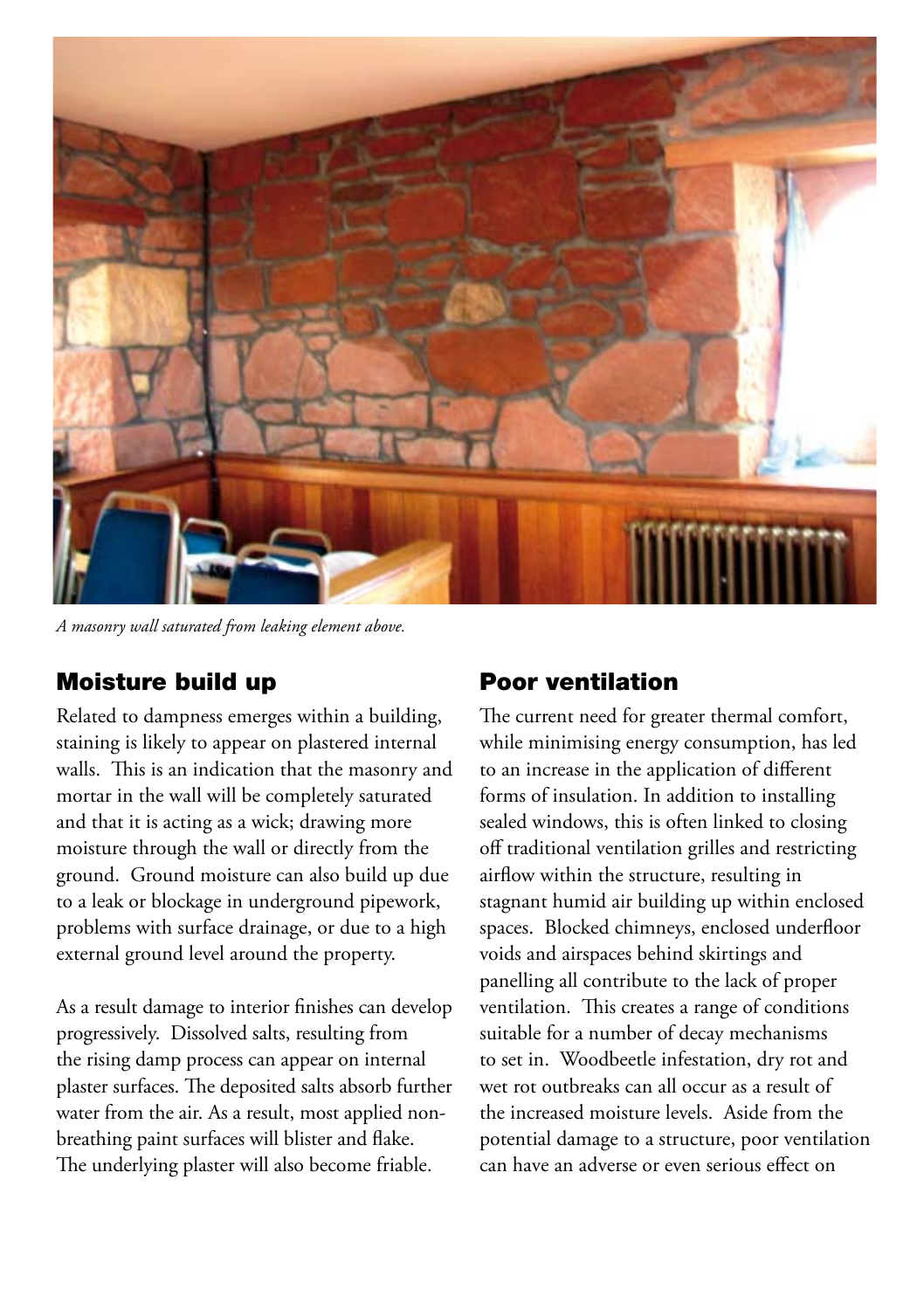

*Mould growth from condensation on the cold part of a lined wall*

occupants, especially if gas or propane heaters are used without a flue.

 Ventilation, or air circulation around buildings, is equally important outside. Large shrubs and overhanging trees close to walls, can raise the humidity levels considerably. This can then be progressively absorbed by any adjacent structure.

## Condensation

Damp, resulting from condensation, occurs where water in the air inside a building condenses on a cooler surface. This is usually indicative of cold spots in the building, sometimes called cold bridges. It can also occur where there is poor ventilation or where short intense heating cycles do not allow the walls to fully warm up. This situation allows the heated air to hold more water, which condenses when the temperature drops. Excessive condensation frequently results in severe mould growths which can in turn create health hazards.



*Blistering and peeling of a non-permeable paint*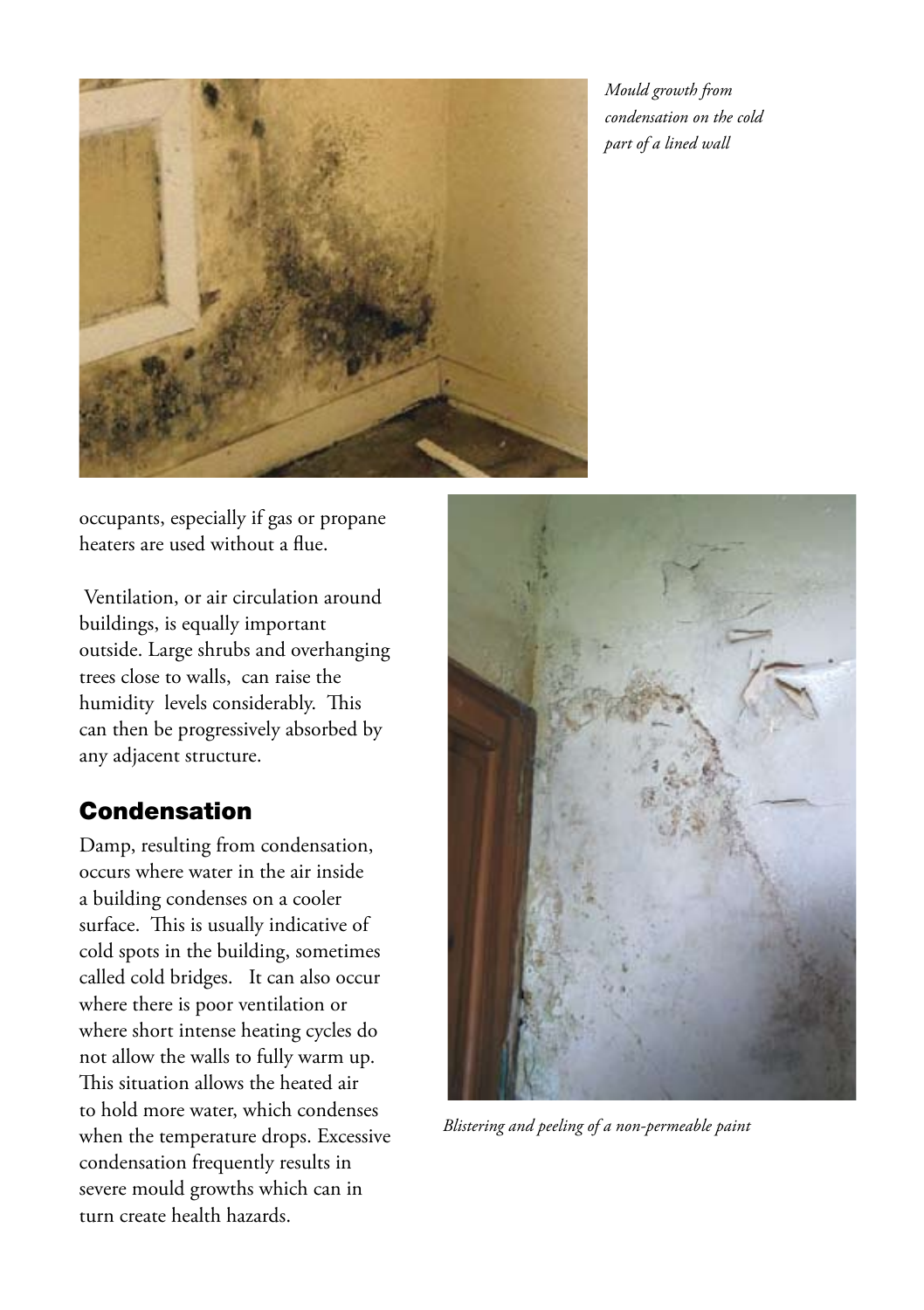# Summary: What to look for

- Leaks in concealed internal plumbing can be a major source of damp and associated decay. Even a small drip from a WC overflow can create considerable damage.
- Leaking gutters and overflowing downpipes can quickly saturate a wall. Look for staining and damp patches, especially after rain to identify where the problem lies. If there is a parapet gutter on the property, check for staining around the overflow.
- Failure of below ground drainage where a small crack or fracture in a waste water or sewage pipe can gradually saturate the ground beneath a property. A specialist drain survey may be required to check for breaks or damage.
- Once rain water is taken off the roof, it should be piped away from the building, either to the main drain or to a soakaway placed well clear of the building. Check that the gutters and downpipes are of sufficient size for the roof. Check for blockages where the downpipe enters the ground, especially if it leads into an open gully, and that the subsequent drain is clear .
- Is there vegetation close to the walls which could trap moisture or whose roots are damaging the drains? Avoid planted areas and shrubs too close to walls.
- Ensure that ground levels outside have not risen, compromising the original design intent and causing dampness in the walls and adjacent timbers.



*Partially obscured vent inhibiting ventilation and tiling concentrating moisture.*

- Maintaining a steady level of heating inside a building (15-20 degrees C) allows the walls to warm up sufficiently to prevent cyclical condensation on hidden surfaces. If the building has been uninhabited, or unheated, for a period more moisture will be held in the fabric and this needs some warmth to drive it  $\alpha$
- Chimneys and flues should not be blocked off if fires are not in use. A ventilated chimney cap should be used and the hearth left open to allow a through flow of air.
- Are the vents above ground level and the voids below floor level clear? Ground level vent grilles should be clear of all ground level finishes and internally free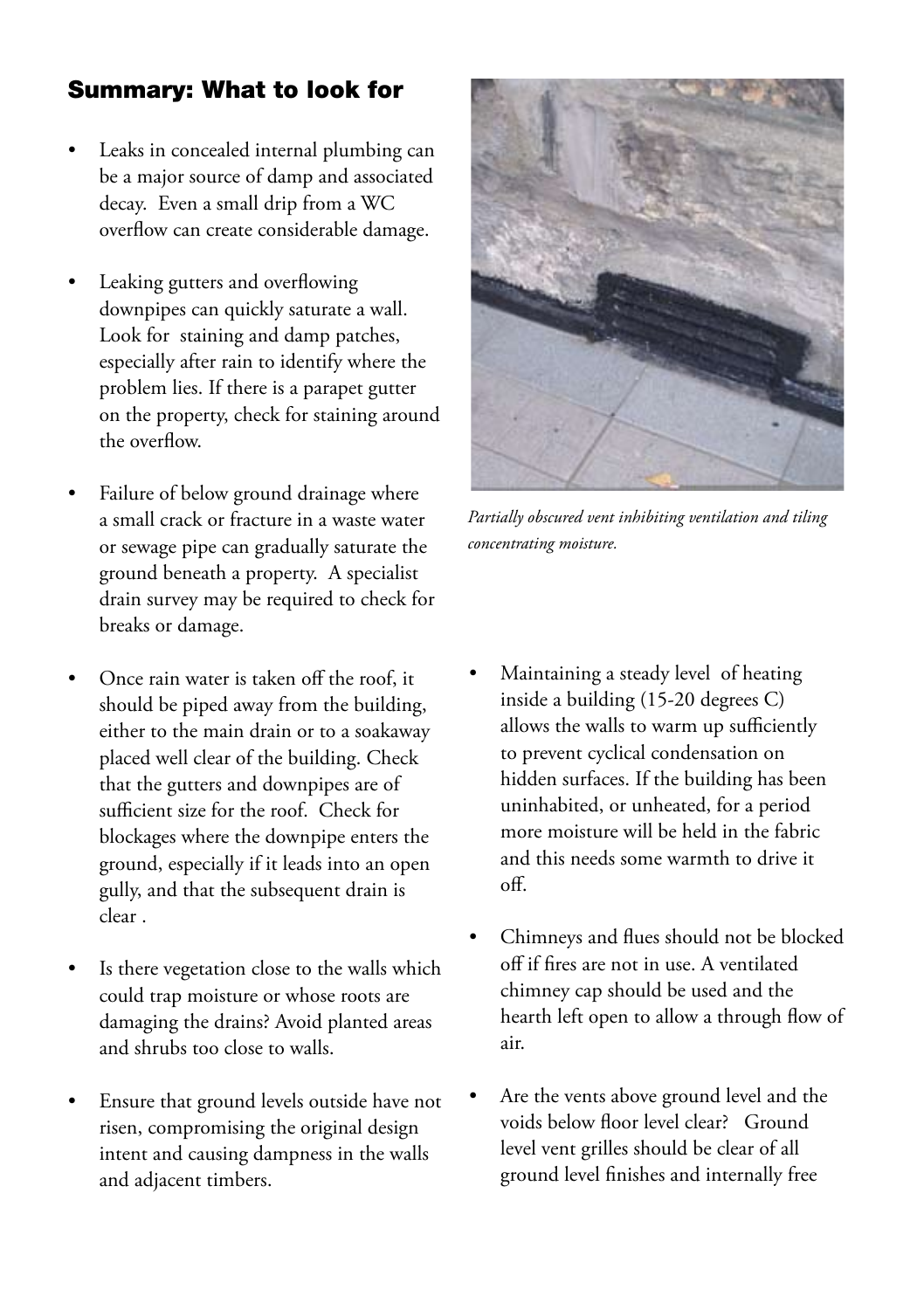- of any applied insulation. Do not block or remove vents. The area below floor joists should also be kept clear to avoid moisture transfer, and the ground level outside set approx 150 mm below this level.
- Check the pointing on skews, copes, chimneys and other upper level masonry. These exposed elements are vulnerable to water penetration and can let in rain in a variety of conditions.
- A traditionally laid roof would not have included felt or roofing papers as part of the original construction. The inclusion of this sort of material in later repair or replacement work may require the addition of concealed vents at eaves, ridge or gable ends to keep the moisture levels in the roof space under control.
- Inappropriate materials could have been used as external or internal finishes that restrict the breatheability of the building. Traditional external finishes such as lime render, distemper or limewash allow moisture to pass through the structure unlike modern equivalents, such as damp resistant paint which will tend to hold moisture in the building.
- Many modern internal paints are not sufficiently permeable to allow the dispersal of moisture from a plastered wall and their use should be treated with caution. Dry lining or framing out with plasterboard should only be considered as a last resort, as this could create areas with restricted airflows, unless it is detailed and ventilated correctly.



*A solum vent at the correct height. Note the staining from previous raised ground level.*